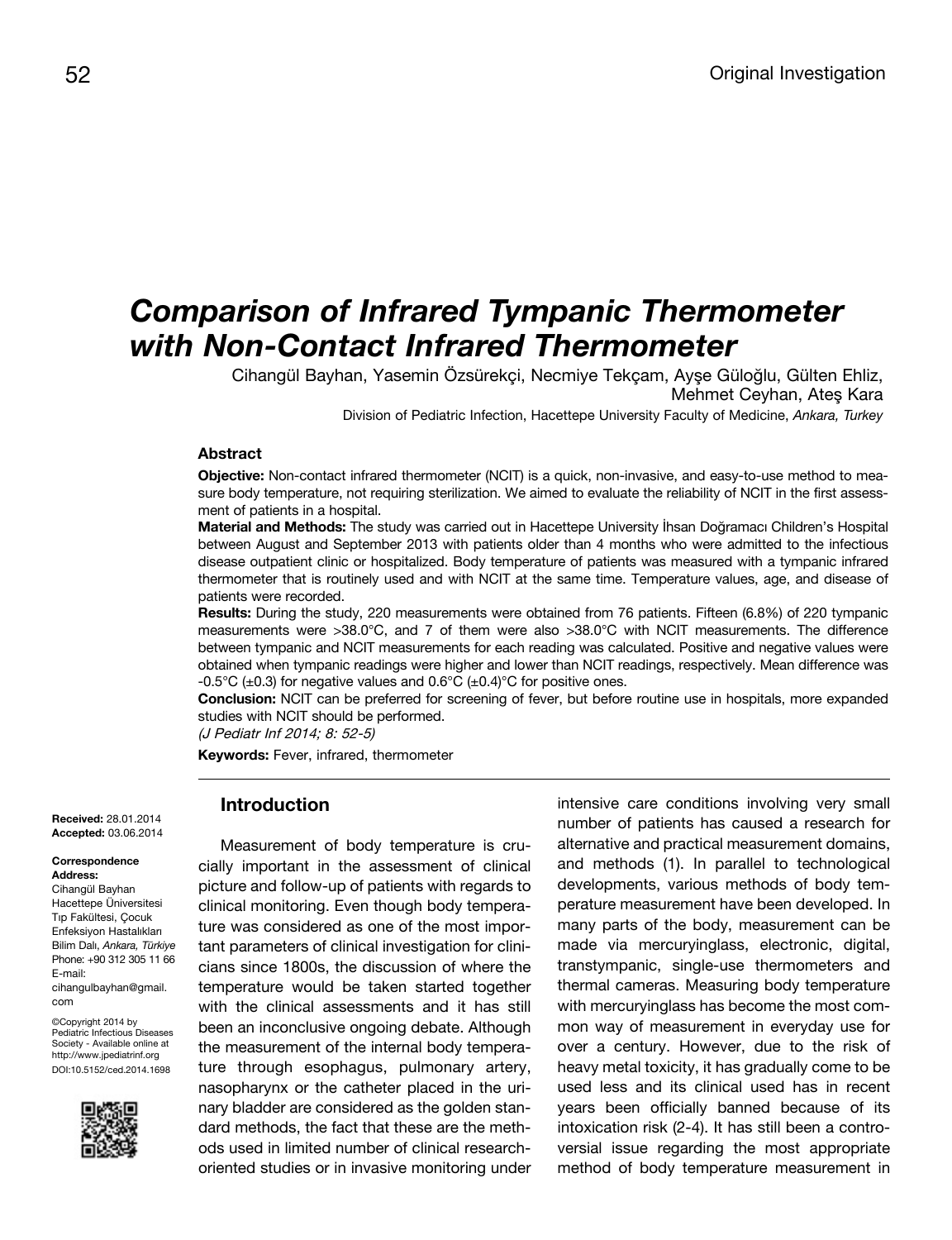children; the ideal method has to be a reliable and costefficient one that well reflects internal body temperature, easy to use, quick on the results and one that does not transmit the infection amongst the patients (2). Even though there is no mention of the presence of an ideal method today, the use of infrared tympanic thermometer is recommended for followed-up outpatient and hospitalized infants older than four weeks under the hospital conditions (5). However, regarding the conditions such as occlusion of the external auditory canal or the presence of earwax, or hyperemia in the tympanic membrane, it is reported the measurement can be faulty. Furthermore, due to the fact that the thermometer will have to contact the eardrum by using the infrared method in tympanic measurement may cause faulty measurements at home.

Non-contact infrared thermometer has been developed as a promising alternative method. Measurement can be taken by the frontal bone or temporal artery. In order to produce quick results, it is also preferred by the parents since it is a non-invasive method, easy-to-use and portable (6). The fact that the device does not need sterilization before its use by different individuals or that it does not have single-use accessories make one think that contact-free infrared thermometers are strong contenders for use in hospitals (7). The use of infrared thermometers in tympanic measurement in the first assessments in an hospital environment, despite the existence of faulty measurements results, is still today the preferred method of measurement; and in this study, our aim was to compare the infrared tympanic measurement and non-contact measurement by the frontal bone and evaluate their reliability of use in the first assessment.

#### **Material and Methods**

The study was carried out between August and September of 2013 at the Pediatric Infectious Policlinics and Pediatric Infection ward of Hacettepe İhsan Doğramacı Pediatric Hospital. The patients already hospitalized in the Infection Service or applied as outpatients who were older than four months and consented to take part in the research were included in the study. The age, diagnosis and underlying diseases, if there is one, were all recorded. The readings of the tympanic infrared thermometer (Genius<sup>TM</sup> 2, Covidien, Mansfield, USA) routinely used in the hospital and non-contact infrared thermometer (Visiofocus, model 06400, Tecnimed, Vedano, Italy) used in the study were simultaneously taken and the resulting body temperatures were recorded down. Measurement by the non-contact thermometer was taken by the frontal bone and the distance specified by the device was considered as the appropriate range. The measurements were taken by two different nurses especially trained for the use of both devices. The data obtained was evaluated by the SPSS 21 (SPSS Inc., USA) statistics program and the values of number, percentage, average, standard deviation, median and range were calculated.

#### **Results**

During the study, a total of 220 readings were taken from 76 patients. 31 (40.1%) patients were female and 45 (59.9%) male and the median age was calculated as 4.3 (0.4-17) years.

Regarding the body temperature measurements; out of 220 tympanic measurements, 15 (6.8%) were recorded as higher than 38°C. Seven of the tympanic over 38°C-measurements out of 15 also turned out to be higher than 38°C in the measurements taken by the noncontact thermometer. In tympanic measurement, while six of the over 38°C-measurements taken by the device were measured between 37°C and 38°C by the noncontact thermometer, two of the readings were found under 37°C (Table 1).

In tympanic measurements, the body temperature in seven readings was found higher than 38.5°C; three of these measurements taken by the non-contact thermometer were between 38°C - 38,4°C and two were lower than 37.9°C (Table 2).

The difference between them was revealed by deducting the reading value of the tympanic measurement from the measurement by the non-contact thermometer. The differences in 83 (37.8%) readings were negative; in other words, the reading value taken by the non-contact thermometer was higher, the average of negative difference was -0.5 ( $\pm$ 0.3) °C, and the median was -0.4 [(-1.7) -(-0.1)] °C. In 28 (12.7%) readings, the difference was zero; in other words, the measurements taken by the two thermometer were the same; in the rest of the 109 (49.5%) readings, since the tympanic measurements were higher, they were positive and the average was 0.6 ( $\pm$ 0.4) °C, the median was measured as 0.5 (0.1 - 1.7) °C (Table 3).

### **Discussion**

Since the non-contact thermometers produce quick results, are easy to use, perform the measurements through non-invasive methods and are portable, they are preferred especially by parents. In addition to the characteristics, due to the fact that they can be used in different individual patients without increasing the risk of hospital infections, it is possible to think that this device can be used in hospitals as well.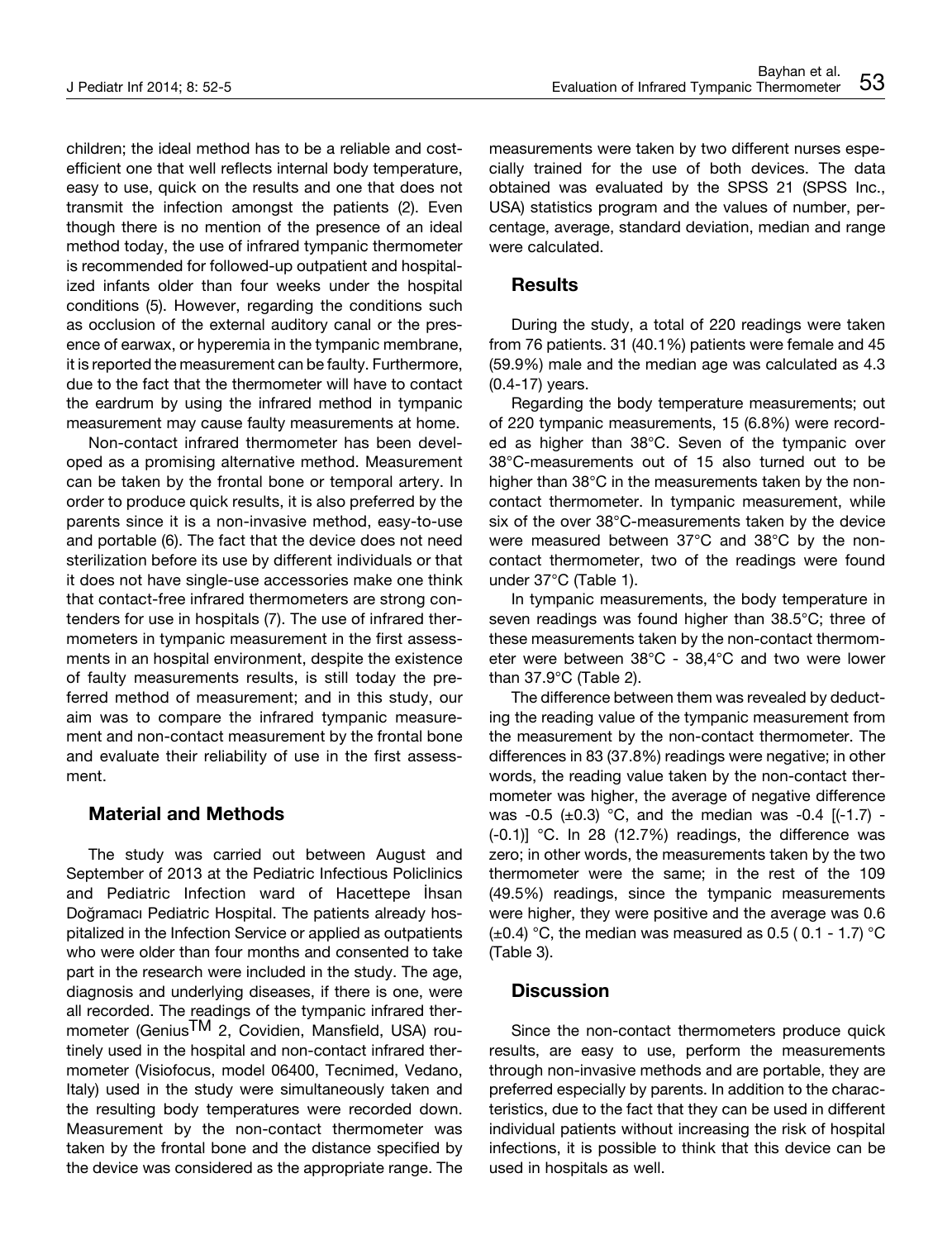| Readings measured by non-contact<br>thermometer | <b>Number</b><br>(%) |
|-------------------------------------------------|----------------------|
| $>38^{\circ}C$                                  | 7 (46.7%)            |
| $37^{\circ}$ C - $37.9^{\circ}$ C               | 6(40%)               |
| $<$ 37°C                                        | $2(13.3\%)$          |
| Total                                           | 15 (100%)            |

**Table 2.** Distribution of tympanically measured body temperatures of over 38.5°C readings measured by non-contact thermometer

| Readings measured by non-contact<br>thermometer | Sayı<br>(%) |
|-------------------------------------------------|-------------|
| $\geq$ 38.5°C                                   | $3(42.8\%)$ |
| $38^{\circ}$ C - 38.4 $^{\circ}$ C              | 2(28.6%)    |
| $<$ 37.9 °C                                     | 2(28.6%)    |
| Total                                           | 7 (100%)    |

**Table 3.** Distribution of the difference obtained by deducting the tympanic measurement simultaneously from the reading performed by a non-contact thermometer

| Difference °C     | <b>Number</b> | $\frac{0}{0}$ |
|-------------------|---------------|---------------|
| $(-1.7) - (-1.0)$ | 10            | 4.5           |
| $(-0.9) - (-0.1)$ | 73            | 33.2          |
| O                 | 28            | 12.7          |
| $(+0.1) - (+0.9)$ | 84            | 38.2          |
| $(+1.0) - (+1.7)$ | 25            | 11.4          |
| Total             | 220           | 100.0         |

In our study, we compared the non-contact infrared thermometer measuring by the frontal bone and the tympanic infrared thermometer. In readings obtained by the tympanic infrared thermometer, in 15 (6.8%) of 220 measurements, the body temperature was recorded as higher than 38°C; in seven (46.7%) of these readings, as a result of simultaneous measurements taken by noncontact thermometer, temperature value higher than 38°C was recorded. While six (40%) of the body temperature the reading values measured by the tympanic thermometer as higher than 38°C were measured as 37°C - 38°C by the non-contact thermometer, the two (13.3%) were measured lower than 37°C. In the measurement assessment of the non-contact thermometers that are considered to be easy to use by the families and children, no faulty high measurement was seen in children with low body temperature; however, it was revealed that in 53.3% of children with high body temperature, low readings were taken and it turned out that the same trend continued in the follow-up measurements as well.

It was calculated that the average of the negative differences obtained by deducting the simultaneous reading of the tympanic measurement from the measurement by the non-contact thermometer was - 0.5  $(\pm 0.3)$  °C, the median was -0.4  $[(-1.7) - (-0.1)]$  °C; the average of the positive readings was 0.6  $(\pm 0.4)$  °C and the median was 0.5 (0.1 - 1.7) °C. It is stated in the use manual of the device that the highest level of tolerable laboratory error for the non-contact thermometer is  $\pm 0.3^{\circ}$ C. However, in the comparison made between the mercuryinglass and other infrared thermometers as stated in previous studies, it was concluded that correct and replicable measurements could be taken by the other infrared thermometers (2, 7).

The most important limitation of our study is that body temperature measurement taken by the tympanic infrared thermometer used as a reference method was not the golden standard method. However, due to the ban for the use of mercuryinglass thermometers because of intoxication risk, the use of mercuryinglass thermometers in this study was not considered appropriate.

#### **Conclusion**

In conclusion, even though the use of thermometers measuring through non-contact infrared method for screening is considered appropriate, there is a need for more comprehensive studies involving more febrile children in which measurements taken preferably by mercuryinglass thermometers used for body temperature are used as references in order to take a decision to use them for monitoring children in hospitals.

**Ethics Committee Approval:** Ethics committee approval was not received for this study, because the study didn't include any invasive procedure.

**Informed Consent:** Informed consent was obtained from patients and patients' parents who participated in this study.

**Peer-review:** Externally peer-reviewed.

**Author Contributions:** Concept - M.C., A.K.; Design - A.K., C.B.; Supervision - M.C., A.K.; Funding - C.B., Y.Ö.; Materials - M.C., A.K.; Data Collection and/or Processing - N.T., A.G., G.E.; Analysis and/or Interpretation - C.B., Y.Ö., A.K.; Literature Review - C.B., A.K.; Writing - C.B., A.K.; Critical Review - A.K., M.C.; Other - Y.Ö.

**Conflict of Interest:** No conflict of interest was declared by the authors.